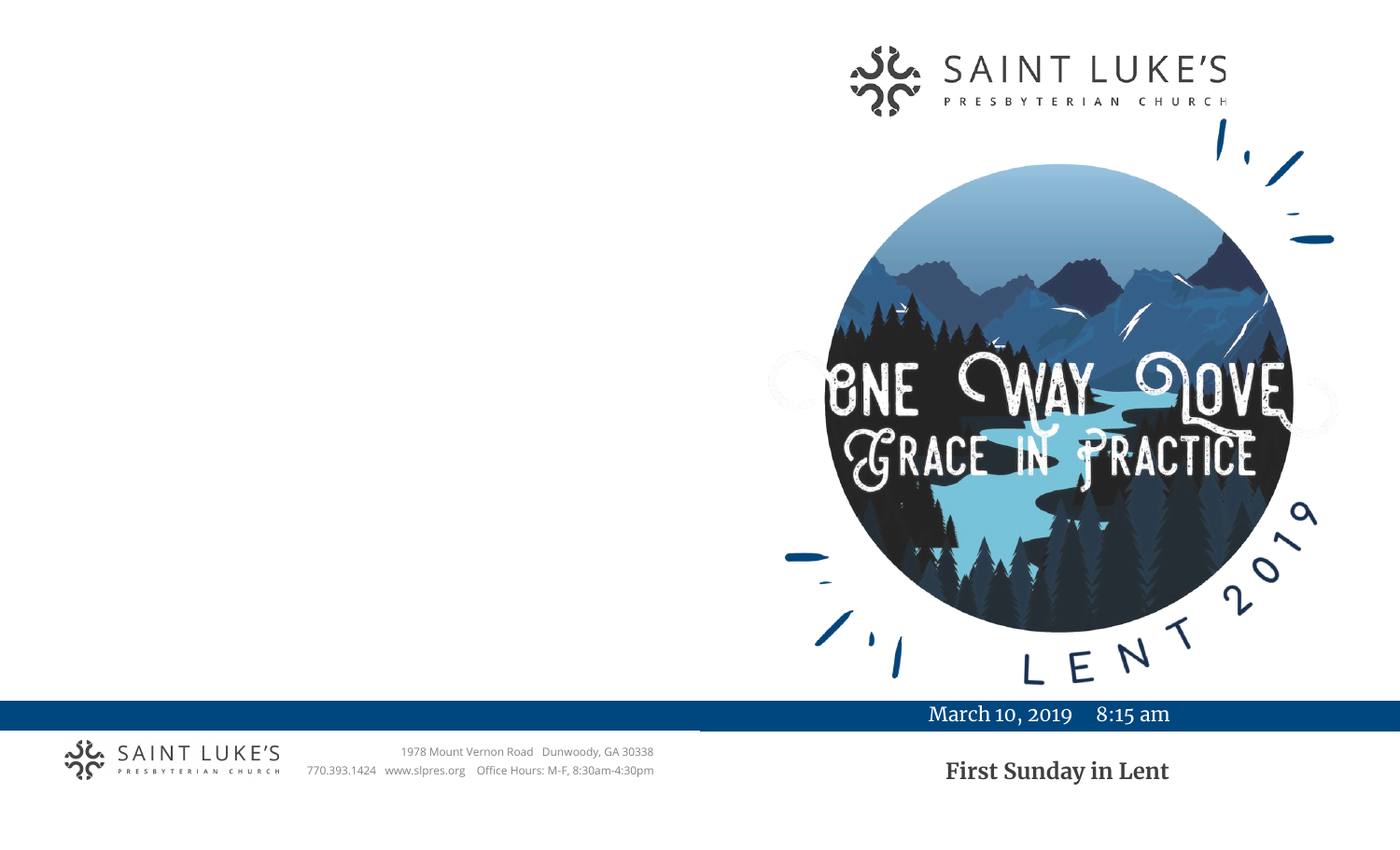

1978 Mount Vernon Road • Dunwoody, Georgia 30338 770.393.1424 • www.slpres.org

# **March 10, 2019**

First Sunday in Lent

### **Liturgical Color:** Purple

*Liturgical colors can orient us to the season of the church year and help to engage the sense of sight in worship. Purple marks the seasons of penitence and preparation, Advent and Lent.*

# **SUNDAY SCHEDULE**

8:15am Chapel Communion Service 9:15am Sunday School 10:30am Sanctuary Worship Service *Nursery available at all services and Sunday School.* 

# MISSION

Responding to God's call and empowered by the Holy Spirit, we invite all to join us in knowing, serving, and sharing Jesus Christ here and around the world.

VISION To be a beacon of faith, hope, and love– every member an active disciple

in Christ's ministry.

# **WELCOME, GUESTS!**

**DURING** the Welcome, please print the requested information on the Friendship Pad and pass the Friendship Pad down the pew.

**AFTER** the worship service, please join us outside the Chapel where our Pastors will be available to answer questions and provide you with a loaf of freshly-baked bread.

**FOR MORE** information about our programs, ministries or membership, please contact one of our Pastors at 770.393.1424, or visit our website: slpres.org.

# **THAT ALL MAY WORSHIP**

**ASSISTIVE** hearing devices, large print hymnals, large print bulletins and back cushions are available. Please contact an usher for further assistance.

**CHILDREN** are a precious part of our church family, and we welcome them in worship. Worship activity sheets and tactile activities are available on the table just outside the Chapel doors. For your convenience, there is a Family Restroom located in the administrative office's hallway, on the first floor, near the main lobby.

#### **CHURCH STAFF**

Senior Pastor . . . . . . . . . . . . . . . . . . . . . . . . Rev. Dr. David Lower Associate Pastor . . . . . . . . . . . . . . . . . . . . . . .. Rev. Shannon Dill Associate Pastor. . . . . . . . . . . . . . . . . . . . . . . . . . . .. Rev. Phil Brown Director of Music & Organist. . . . . . . . . . . . . . . . . . . Clair Maxwell Director of Children's Ministries. . . . . . . .Catherine Anne Thomas Director of Saint Luke's Little Saints Preschool. . . . . . Carol Perry Treasurer. . . . . . . . . . . . . . . . . . . . . . . . . . . . . . . . . . . . .Mark Rogers Program Coordinator for CE & Music Ministry. . . . . . Melissa King **Class of 2020:** Intern for Children & Youth Ministry. . . . . . . . . . . . . . . . .Erin Rugh Church Administrator. . . . . . . . . . . . . . . . . . . . . . . . . .Lindsay Moss Loerch *(Clerk of Session),* Florence Facility Manager . . . . . . . . . . . . . . . . . . . . . . . . . . Larry Scheinpflug Luranc, J J Singley, Kelly Sloan, Receptionist. . . . . . . . . . . . . . . . . . . . . . . . . . . . . . Matthew Dobson A/V Director. . . . . . . . . . . . . . . . . . . . . . . . . . . . . . . . . . . . .Roby Price **Class of 2021: \_\_\_\_\_\_\_\_\_\_\_\_\_\_\_\_\_\_\_\_\_\_\_\_\_\_\_\_\_\_\_\_\_\_\_\_\_\_\_** ELDERS

### **SAINT LUKE'S PERIMETER COUNSELING CENTER**

**Georgia C. Griffin,** J.D., M.Div. Director, Perimeter Center Licensed Marriage & Family Therapist/Mediator 404.636.1457, ext.452 • www.cccgeorgia.org

### **SERVING TODAY**

**Chapel Guild:** Vivian Smith

**Continental Breakfast:** Saint Luke's Girl Scouts

**Open/Close: Sonny Jester** 

#### **LEADERSHIP**

**Class of 2019:**

Al Bridges, Beth Eisenmesser, Sonny Jester, Bob Pile, Bob Polensek, Terri Potter, Whitney Samuelson, Steven Vivian*,* Sydney Sloan *(Youth Elder)*

Carol Ciepluch, Leslie Hamlin, Kay Steve Thornton, Brad Troha

Bob Burroughs, Steve Cashwell *(Asst. Clerk of Session),* Tracy Coffie, Val DeFriece, Matt Fogarty, Nael McCarty, Todd Parker, Kristen Wescott

\_\_\_\_\_\_\_\_\_\_\_\_\_\_\_\_\_\_\_\_\_\_\_\_\_\_\_\_\_\_\_\_\_\_\_\_

### DEACONS

### **Class of 2019:**

Melissa Blakely, Alyson Cohen, Mark Douglass, A.J.Favero, Carol Hickey, Dorothy Kitchens (*Moderator*), Debbie Parkes, Carol Waller, Al Wang, Rosie Coffie *(Youth Deacon)* 

#### **Class of 2020:**

Thomas Brown, Karleen Buchholz, Jenny Cummiskey, Ron Davis, Kris Hull *(Vice Moderator),* Daryl Moore, Emily Ritzler, Vivian Smith, Suzanne Thatcher

#### **Class of 2021:**

Marylyn Brown, Kelda Hearn, Janis Jones, Alan Keel, Christy Keohane, Betsy King, Molly Naugher, Gena Spears, Steve Wassell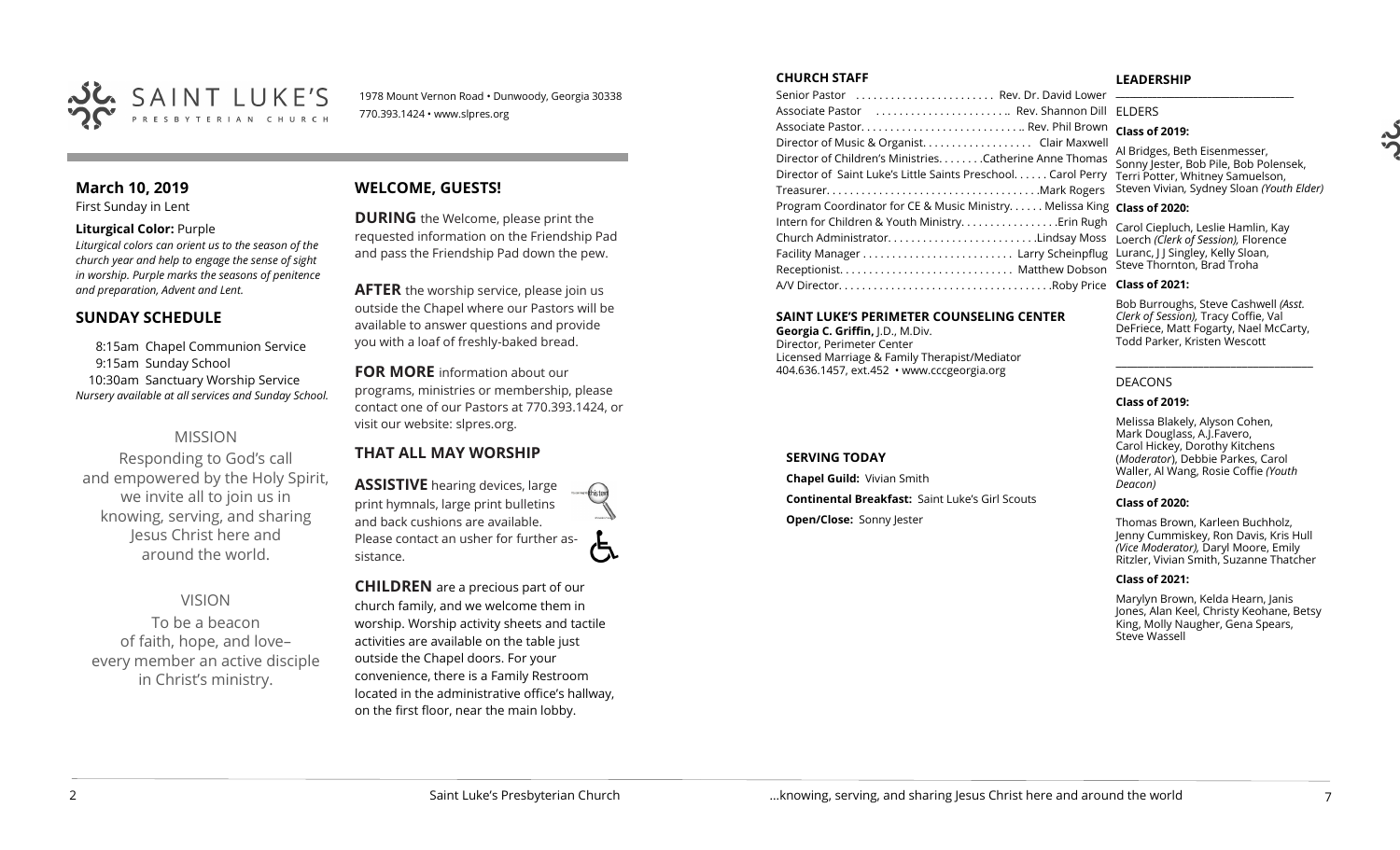

**TODAY! YOUTH RECITAL —** Come hear a combined performance by several of Saint Luke's own young people as they showcase their many musical talents. Noon in the Chapel. Light refreshments will be provided.

**TODAY! LEARN HOW TO BE A BUDDY—** In

our ongoing efforts to better care for those with special needs, we are now seeking youth and adults interested in becoming a Sunday morning buddy. No previous experience is required – only the desire to interact, relate, and communicate with others at Saint Luke's. Today, a one-hour training session will be **from 9:15 to 10:15 am in the Session Room,**  and will be led by SLPC member Armann Fenger.

**ADULT SUNDAY LENT STUDY—** Join Rev. Shannon Dill, Rev. David Lower, and the Adult Jesus," each Sunday, March 10 - April 7, from 9:15-10:15 in the chapel, as we consider what it means to follow Jesus. (The House to House group will continue to meet in Room 203).

**2019 LENT DEVOTIONAL—** Please see Highlights and slpres.org for information on this year's Lent Devotional provided by Pittsburgh Theological Seminary.

**FILM SCREENING—** The Green Team is hosting a screening of the film, *Chasing Coral,* in the Chapel on Wednesday**, March 13, from 6:30 - 8:30 pm.** Please join us in learning how to protect our oceans and become good stewards to the environment.

**SUPPER CLUB, MARCH 23—**Join fellow singles and couples for a potluck-style dinner on March 23 at 7 pm. Sign up on the poster in the lobby to host or participate. RSVP by March 18.

**CONGREGATIONAL MEETING, MARCH 17 —** There will be a congregational meeting on March 17 immediately following the 10:30 am worship service. The purpose is to: 1) hear report of Officer Nominating Committee and elect new class of Elders and Deacons; 2) hear a report of the Financial Committee on 2018 results and 2019 budget; 3) approve Terms of Call for Pastors; and 4) conduct any other business pertinent to the congregation.

**SAINT LUKE'S COLLEGE SCHOLARSHIP —**

Thanks to a generous gift from an anonymous donor, \$2,500 will be awarded to a Saint Luke's high school senior who is enrolling in an accredited four-year U.S. college. For details and application, go to slpres.org. Application deadline is April 14, 2019.

Sunday School leaders for "Entering Passion of **FAMILY LENT WREATH—**Be sure and pick up an activity created to bring Lent into focus for all ages. Through forty days of prayer, stories, kindness, and helping, children and parents will enjoy transforming a crown of thorns into a beautiful flowered wreath. These family kits are available in the church lobby.

### **TONIGHT! YOUTH & PARENTS MENTAL**

**HEALTH NIGHT—** "An Emotionally Intelligent Way to Reduce Anxiety, Sadness, and Mental Illness in Students," featuring parent speaker Emily Shupert, PhD, LPC, MABC and youth speaker Matt Frease, ThM, ThD Candidate. Sunday, **March 10, 5-7 pm** in the Great Hall. Dinner and childcare (young ones through elementary school) provided. No RSVP needed.

## **In Preparation for Worship**

"The practice of forgiveness is our most important contribution to the healing of the world." *- Marianne Williamson* 

| <b>Prelude</b>                   | Ave Verum W. A. Mozart<br>arr. Martha Lynn Thompson | <b>Festival Ringers</b> |  |
|----------------------------------|-----------------------------------------------------|-------------------------|--|
| <b>Welcome and Announcements</b> |                                                     |                         |  |
| Call to Worship*                 | Hymn #535 Bless the Lord, O My Soul                 |                         |  |
| Opening Hymn #446*               | How Blest, Those Whose Transgressions               |                         |  |
|                                  |                                                     |                         |  |

**Call to Confession\***

Leader: The Lord be with you. **People: And also with you.**  Leader: Let us pray.

# **Prayer of Confession\***

| Leader: Bless the Lord, O my soul, and all that is within us. We are your creation, O |
|---------------------------------------------------------------------------------------|
| Lord. Help us to live as reflections of You.                                          |
| We often forget to say "thank you" for the gifts You have given                       |
| to us. Hear now our prayers of gratitude (silence)                                    |
| We often forget that others in the world are Your creation, too. Hear now             |
| our prayers for Your love to be shown through us to others (silence)                  |
| We often forget to stand up for what is right and just for those who are              |
| poor, marginalized, and oppressed. Hear now our prayers for places                    |
| where justice is lost, and hope is subdued(silence)                                   |
| Bless the Lord, O my soul and all that is within us. May we know Your                 |
| steadfast love and may Your grace give us courage to live as those You                |
| created us to become (silence)                                                        |
| Leader: Lord, in your mercy.                                                          |
|                                                                                       |

**People: Hear our prayer. Amen.**

# **Assurance of Forgiveness\***

**Song of Praise #544\*** Bless the Lord, My Soul